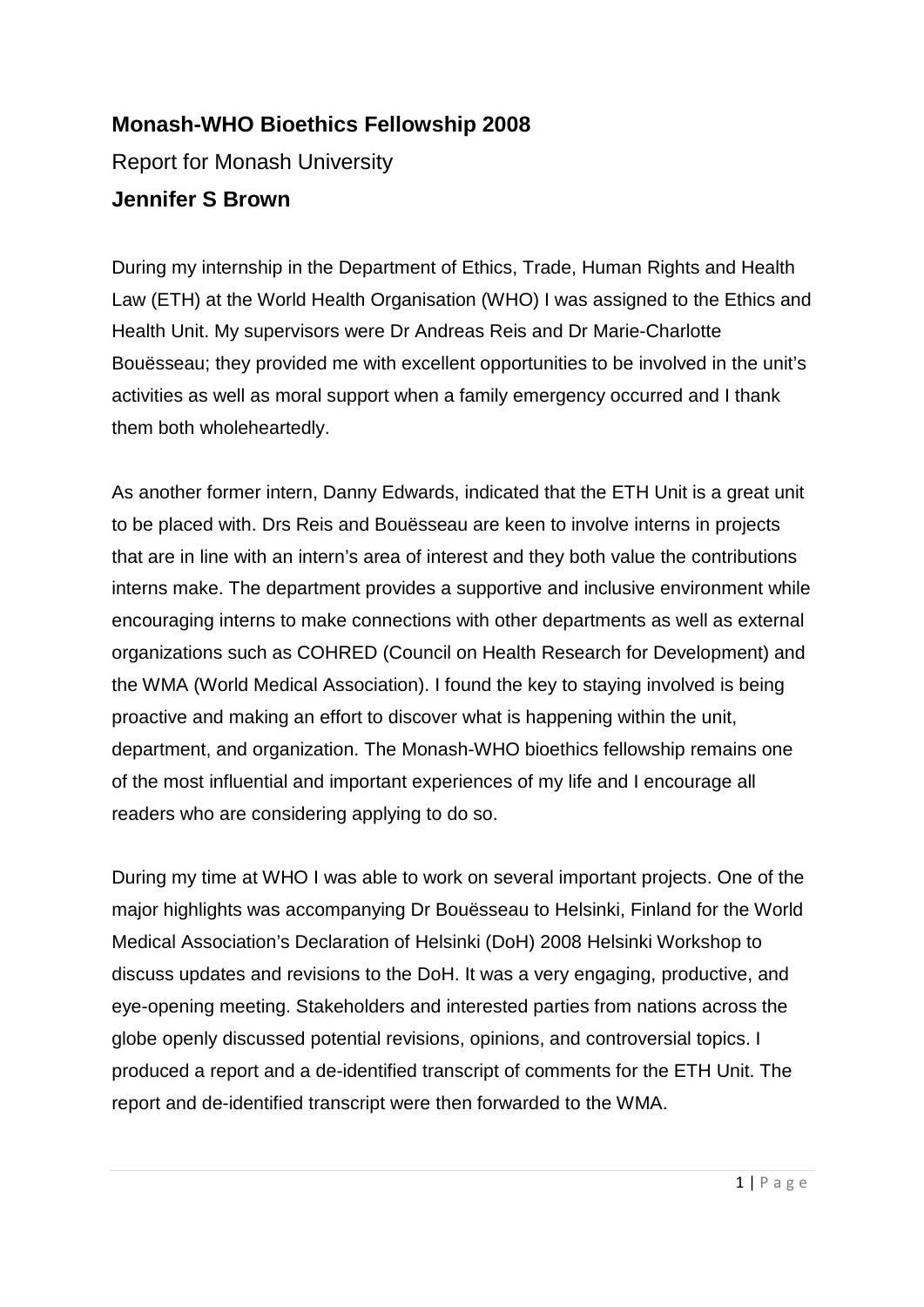Another very interesting, creative and informative project was producing and editing the first Ethics and Health Unit Newsletter. This was a great project to work on and provided me with a chance to see what everyone else was doing in the unit. Also, I learned a lot about the publication criteria for UN/WHO documents and house style concerns. Fortunately I was able to attend some training sessions on those topics. The newsletter had 5 main parts Public Health Ethics, Ethics of Research, Meetings and Workshops, Announcements, and Intern and Volunteer Program. Putting together the newsletter provided an excellent opportunity to highlight all the activities of the unit. It would be a wonderful endeavour to continue with should another intern be interested in this type of activity.

I participated in a number of meetings and teleconferences with UNAIDS, WHO (IVR and ETH), African AIDS Vaccine Programme (AAVP), and the WHO Research Ethics Review Committee Secretariat regarding two recently revised and updated publications: Ethical considerations in biomedical HIV prevention trials (WHO/UNAIDS) and Good participatory practice guidelines for biomedical HIV prevention trials (UNAIDS/AVAC). Two 3-day workshops were planned, a Francophone one in Senegal and an Anglophone one in South Africa, to introduce the documents and revisions, to help build local capacity, and to help support and enhance the ethical conduct of current and future vaccine and HIV-related biomedical trials. Although I was no longer an intern I was involved as the primary rapportuer for the Anglophone workshop, which took place in Durban S.A. in March 2009. It was a tremendously rewarding and humbling experience to be able to hear first hand from people who are directly involved in all aspects of biomedical research trials in Africa as well as global experts in bioethics such as Dr Ruth Macklin. While in South Africa Ms Reva Gutnik arranged for a tour of a CAPRISA (Centre for the AIDS Programme of Research in South Africa) Ethekwini site in the city of Durban. Ms Gutnik, Dr Carmel Shalev, and I were graciously allowed to visit the site and undertake an informative and insightful tour of the facilities. It is clear to me that I can better appreciate the dedicated work the staff and supporters undertake each day. I am eternally grateful to Ms Gutnik and Dr Bouësseau for including me in the preparation for this meeting and the meeting itself. Also, I wish to express my thanks to all the staff at the CAPRISA site for taking the time out of their busy schedules to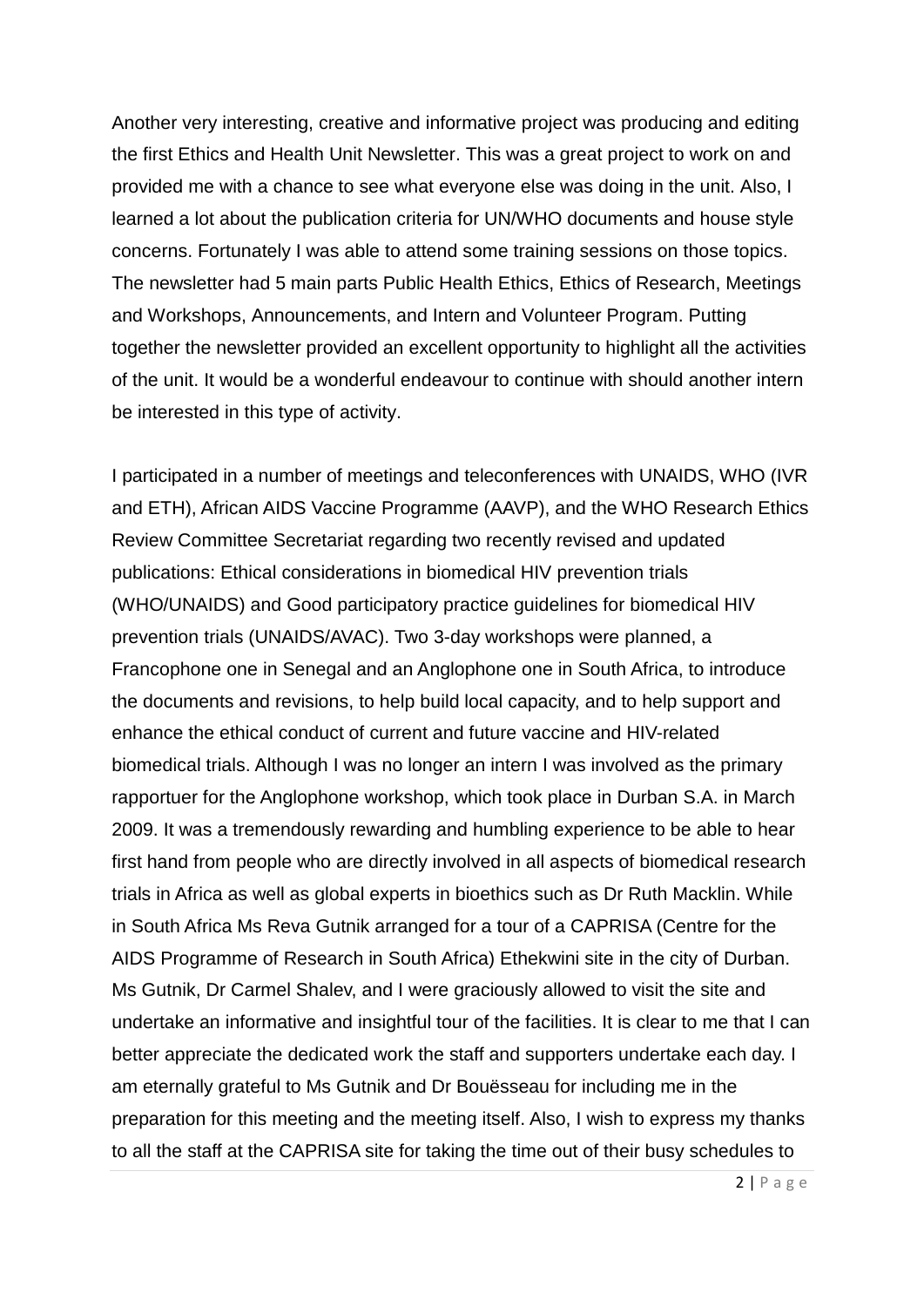be gracious hosts and to allow us a glimpse into the care and management that takes place each day at the Ethekwini site.

Another very interesting project I was involved with was developing a toolkit designed as a basic introduction to research ethics committee formation and strengthening. This project was already underway when I arrived and stemmed from a meeting that took place in Ouagadougou, Burkina Faso, with participants from seven African countries and facilitators from Africa, Canada, and Europe. The toolkit stems from an agreement established between PATH and the Ethics and Health Unit. This document, published in both French and English, will provide professionals with information regarding the implementation and on-going operations of human research ethics committees within countries that are developing. The target audiences for this toolkit or manual are existing human research ethics committee members and/or other professionals who want to organize and facilitate the formation of an ethics committee.

Although I submitted my abstract before heading off to Geneva, Drs Reis and Bouësseau, another intern Dr Gillian Crozier and I all attended the 9th World Congress of Bioethics held in Rijeka/Opatija, Croatia. The theme of this Congress was *The Challenge of Cross-Cultural Bioethics in the 21st Century* and it was held in conjunction with a range of satellite conferences. The presentations were excellent and the delegates were collegial and genuinely interested in forming lasting connections with other attendees. I presented my research on ethics committee review practices and found it well received, especially by a group of delegates from Mexico. Also, I was able to meet with two of my supervisors Drs Justin Oakley and Angela Ballantyne at this conference so it was a well rounded experience. As I write this report I am struck by how truly global my experience was while I was associated with WHO: Finland, South Africa, Croatia, later New Zealand when I visited a colleague I met at the conference; you just never know what opportunities are out there so be proactive and seek them out at every turn.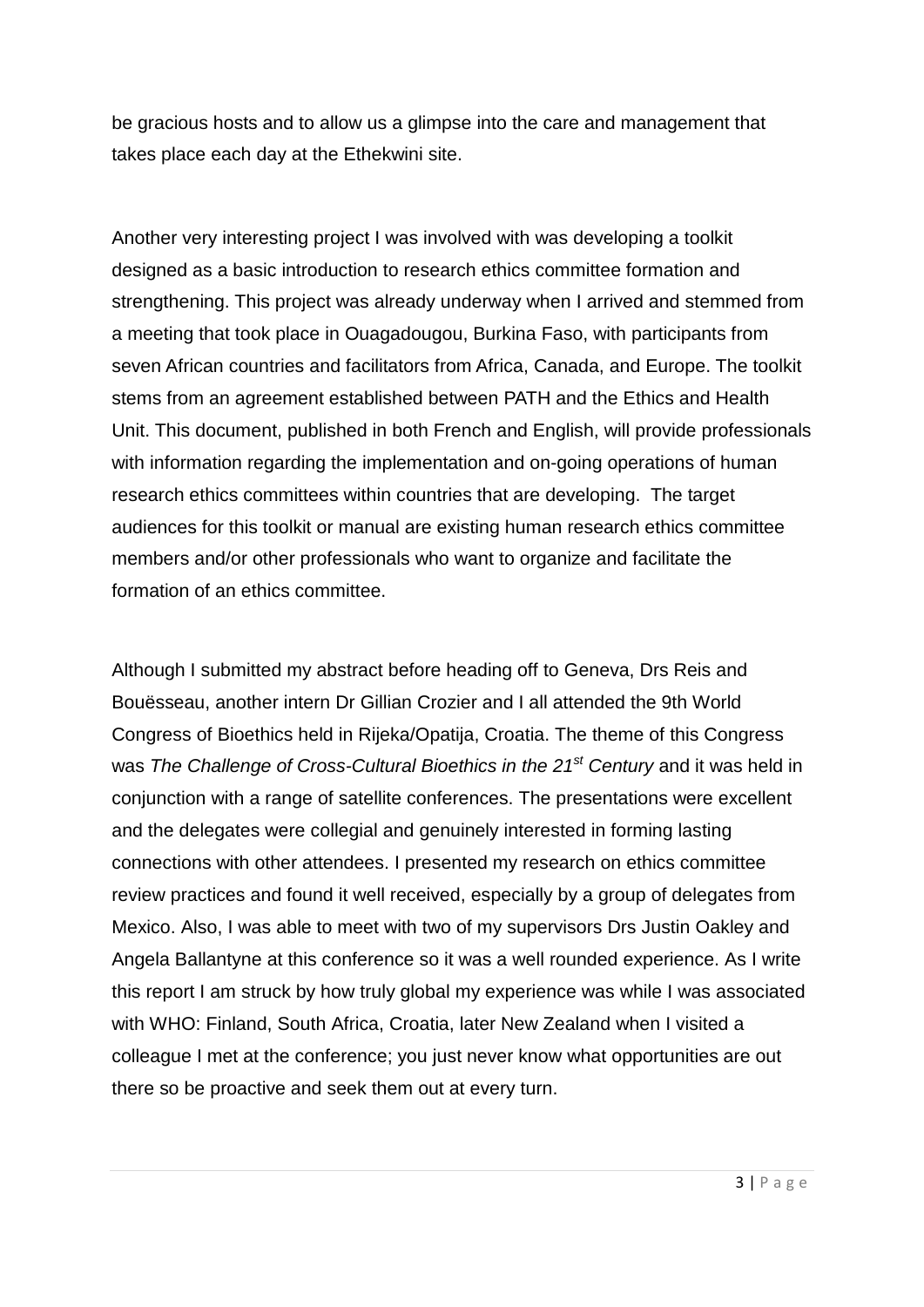There are opportunities for short mini-projects as well. For instance, Dr Reis was kind enough to include me in the discussion on the important issue of language and ethical considerations surrounding the "Policy Statement on HIV Testing and Counseling in Prisons and Other Closed Settings." I prepared a brief outline of considerations for a meeting with Drs Donna Higgins and Annette Verster from the Department of HIV/AIDS from relevant ethics/normative document literature. This area of work is incredibly challenging both ethically and culturally and I was pleased to be included in the discussion. The policy work done thus far demonstrates a clear concern for patients that are incarcerated and the desire to ensure that ethical principles and a patient's right to make autonomous decisions about their healthcare are upheld.

Additionally, I was asked to review and provide comments on the draft document titled "HUMAN RIGHTS AND GENDER EQUALITY DIMENSIONS IN HEALTH SECTOR PLANS AND POLICIES AN ANALYTIC TOOL." This opportunity came because I had expressed an interest in gender issues to someone outside the Ethics and Health Unit but within our department. I was very pleased to be invited to give comments on this draft as gender equity is a keen interest of mine.

In addition to the above I was able to attend a series of lectures, training sessions, and presentations that really enriched my WHO experience. For instance, attending the side event at the 9th Session of the UN Human Rights Council in Geneva titled 'Ensuring Human Rights in Drug Policy: A Panel and Discussion on Human Rights and Public Health Challenges in Policies Relating to Drug Control,' which highlighted human rights issues relating to harm reduction and drug enforcement was a great opportunity to learn about an area that I was formally unfamiliar with. I was able to be part of the group of interns who met with WHO Director-General Dr Margaret Chan. Director-General Chan periodically meets with small groups of interns to discuss and receive feed-back about interns' experiences with the organization. It was a great experience and we were really able to get a sense of who she is as a person and how she came into the role of DG. I attended a talk given by Kofi Annan at the UN